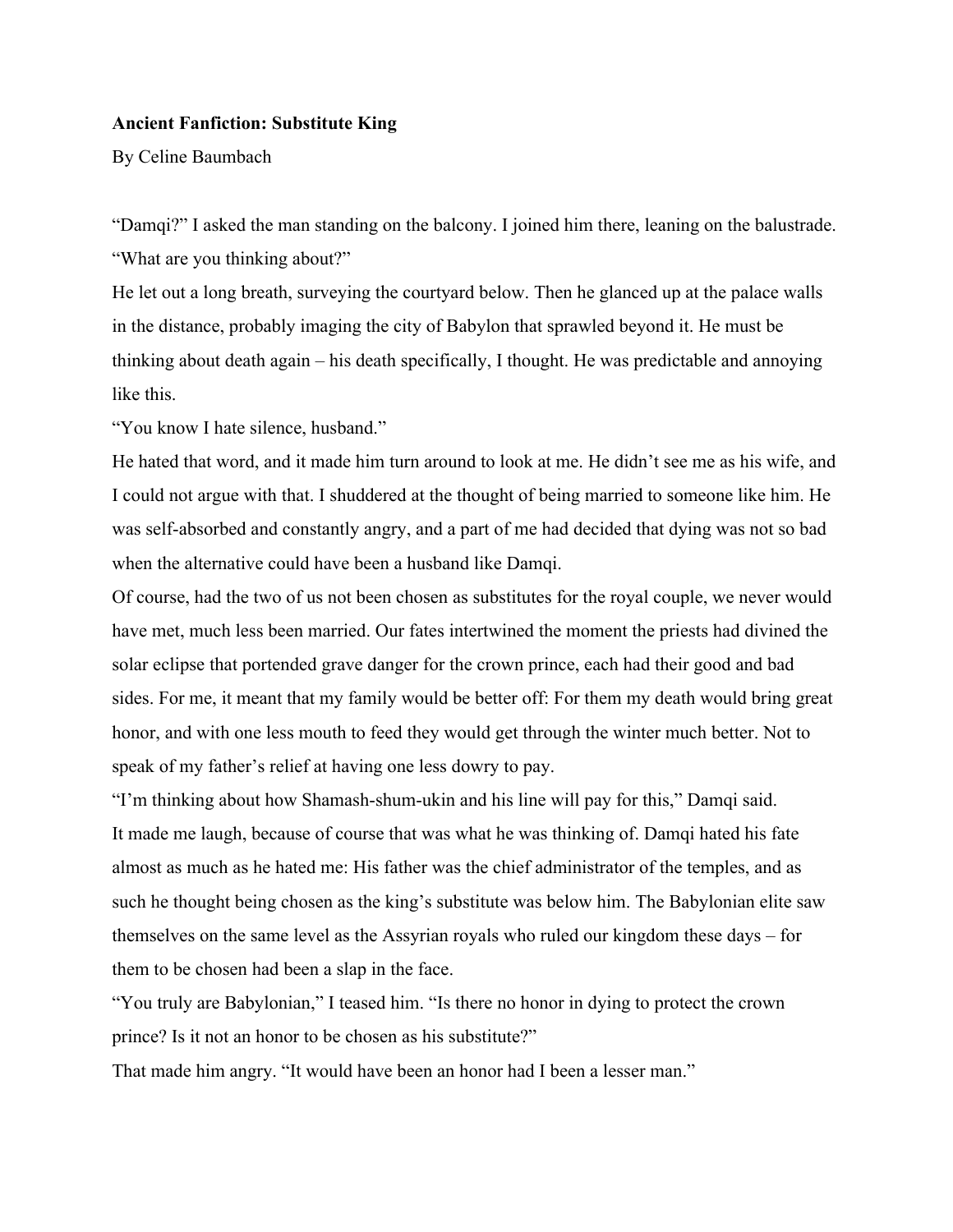"Had you been the child of a farmer, like me," I added with a grin. Riling him up was the easiest thing in the world, but I did not enjoy it. I simply had nothing better to say.

I pointed at the courtyard below. "You can always jump."

"There would be even less honor in dying like that. But you wouldn't understand." He huffed and turned sharply, heading back inside. I let him go. I could have pointed out that I understood him a little – I too would have preferred to live – but I did not want him to know me, my thoughts.

The sky above us was slowly lightening again, the moon withdrawing from the sun. Just like that the fate the priests had divined for Shamash-shum-ukin abated.

"At least it will be over soon," I muttered quietly to myself.

## Context:

The so-called "Substitute King" is a Mesopotamian practice where a king, another royalty, or a prisoner of war was replaced with a substitute to be sacrificed to the evil fate that had been divined for the king by astronomers. Omens of such a fate were mainly eclipses, which ancient Mesopotamian astronomers could predict with reliability. Damqi, the substitute in the story really existed, and he was the substitute for the Assyrian crown prince Shamash-shum-ukin who ruled the Babylonian part of the Assyrian empire at that time. The substitute usually was a lower-class citizen, but in the case of Damqi he was part of the Babylonian nobles. He was chosen most likely to inspire fear in the unruly Babylonians. Once the king was no longer in danger, the substitute and the wife he had been given were ritually killed and the king restored once more to his position. The story I wrote is not attested as such but I wanted to explore the way a woman might feel about being chosen in such a fashion in a patriarchal world, while also exploring how Damqi, someone with privileges, might feel about losing those. The result was a dialogue between two people with different upbringings and different beliefs staring down the same fate.

## Resources:

<https://www.metmuseum.org/blogs/now-at-the-met/2017/solar-eclipse-substitute-king#>